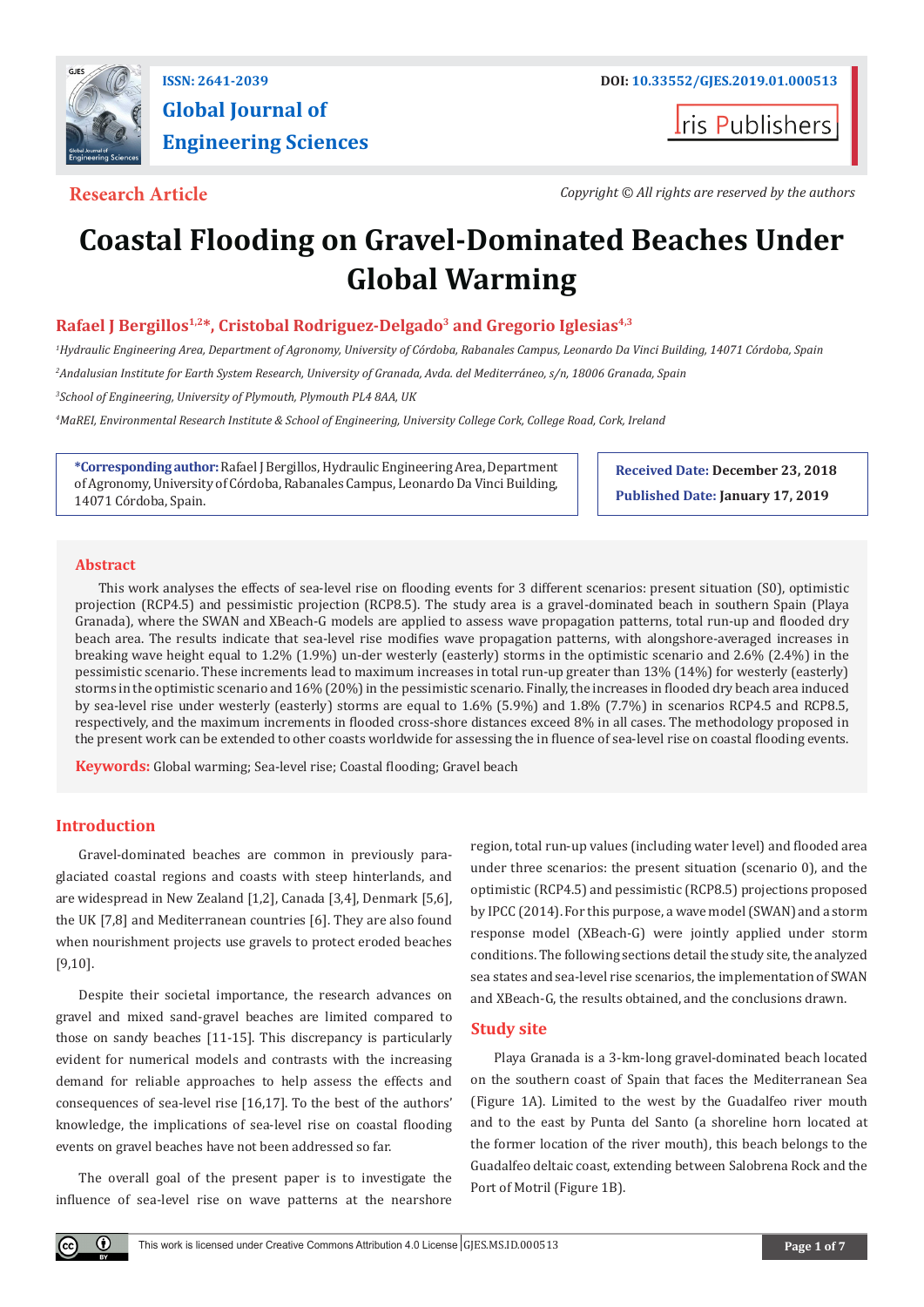

**Figure 1 :** (a) Location of the study area in southern Spain, (b) plan view of the deltaic coast, indicating the studied stretch of beach (Playa Granada), (c) contours of the numerical grids used in the SWAN model.

The Guadalfeo River contributes most of the sediment to the beach [18,19]. Its basin covers an area of 1252 km2, including the highest peaks in the Iberian Peninsula (3; 400 m.a.s.l.), and the river is associated with one of the most high-energy drainage systems along the Spanish Mediterranean coast [20]. The river was dammed 19 km upstream from its mouth in 2004, regulating 85% of the basin run-off [21].

As a consequence of river damming, the delta currently experiences severe erosion problems and frequent coastal flooding events (Figure 2). The stretch of Playa Granada has been particularly affected, with more severe coastline retreat in recent years than both the western (between Salobrena Rock and Guadalfeo River Mouth) and eastern (between Punta del Santo and Motril Port) stretches [22,23].



**Figure 2 :** Examples of coastal flooding events in Playa Granada.

Playa Granada is occupied by farming settlements, an exclusive hotel complex, residential properties that are primarily summer homes, golf fields and restaurants. Hence, this stretch of beach has high environmental and tourism value, and its exploitation requires a large area of dry beach [24]. For this reason, artificial nourishment projects have been frequenting since the river damming [25]. However, the success of these interventions has been very limited [26,27].

This micro-tidal coast is subjected to extra-tropical Atlantic cyclones and Mediterranean storms [28]. Thus, the wave climate is bidirectional, with waves coming from the west-southwest (extratropical cyclones), and east-southeast (Mediterranean storms). The deep water significant wave height with non-exceedance probabilities of 50%, 90% and 99.9% are 0.5m, 1.2m and 3.1m respectively Bergillos et al. [29]. The astronomical tidal range is 0.6 m and storm surges can exceed 0.5m [30].

#### **Methods**

#### **Sea states and sea-level rise scenarios**

The effects of western and eastern storms (prevailing wave directions at the study site) were simulated by means of the SWAN and XBeach-G models. The input wave conditions for SWAN were deep-water significant wave height equal to 3.1m, spectral peak period equal to 8.4s (the most common value at the study area for storm conditions) and deep-water wave directions equal to 238° (107°) for the westerly (easterly) storm. The latter are the most frequent wave directions at the study site under western and eastern storm conditions, respectively. These sea states were modelled under high tide conditions and for a storm surge of 0.5m (typical value at the study area under storm conditions). These storms were modelled for three scenarios: present situation (scenario 0) and sea-level rises associated to the representative concentration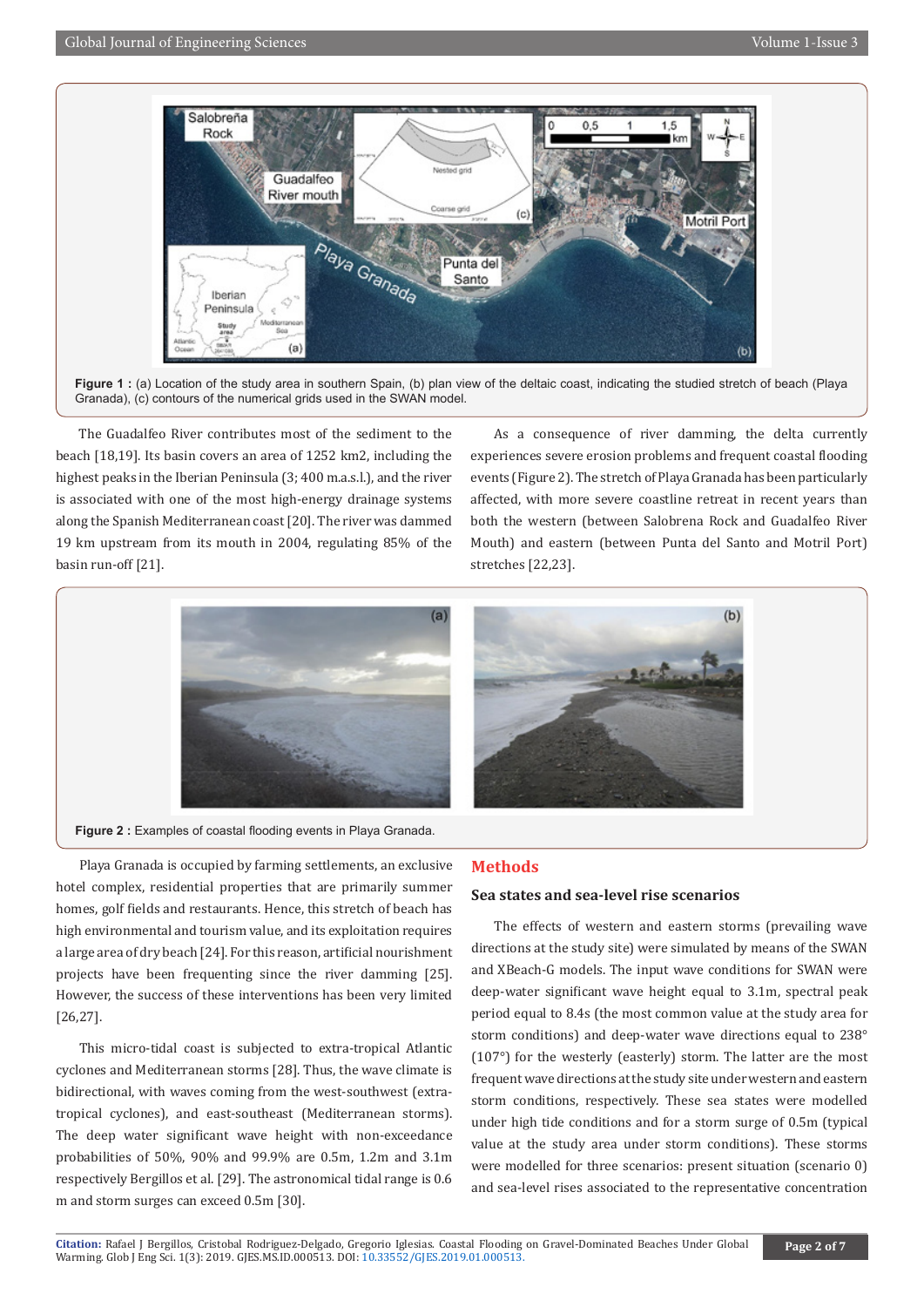pathways (RCPs) 4.5 and 8.5 at the study area according to IPCC (2014), which represent optimistic and pessimistic projections, respectively.

#### **SWAN model**

The spectral wave model SWAN [12] was used to propagate the two storm sea states from deep water to the nearshore region for the three scenarios described in the previous section. The SWAN model was validated for the study area by means of comparison with hydrodynamic measurements collected by two ADCPs during a continuous 41-day field survey [26].

In this work, we used the computational grids shown in Figure 1C, which were also employed for the calibration of the model. The results of the SWAN model were used to quantify the variations in breaking wave height values induced by the sea-level rise. They were also employed to provide the input conditions for the XBeach-G model, as detailed in the following section.

#### **XBeach-G model**

The storm impact model XBeach-G, which was specifically developed for reproducing the storm hydrodynamics, hydrology and morpho dynamics of gravel dominated beaches [31,32], was applied to quantify the values of the total run-up (including water level) under the wave conditions and scenarios detailed in Section 3.1. The XBeach-G model was validated for the study area by means of comparison with morphological data measured before and after storm events [33,34].

The XBeach-G model was applied to 20 equally-spaced beach pro les (one per 100 m) along the studied stretch of beach (Figure 3). The o shore boundary conditions for XBeach-G were computed through the results of SWAN at a water depth equal to 10 m for all the beach pro les. This value of the o shore depth is in agreement with all the model requirements [3]. On the other hand, the landside boundaries were variables alongshore depending on the type of occupation located landward of the beach pro les (farming

settlements, hotel complex, golf field or residential properties, see Figure 3).



 The results of the XBeach-G model were employed to compute the maximum values of total run-up and flooded cross-shore distance in every beach pro le. The values of total flooded area along the coastline section of Playa Granada for the analyzed scenarios were also obtained.

#### **Results**

#### **Wave propagation: significant wave height at breaking**

The sea-level rise and the resulting variations in wave propagation patterns generate changes in the significant wave height at breaking, as it is depicted in Figure 4. Under westerly storms, the sea-level rise leads to an increase in the breaking significant wave height along the whole studied stretch of beach. The increases are generally greater for the RCP8.5 scenario, except in the western part of Playa Granada, where the significant wave height at breaking are higher for the RCP4.5 scenario. The increase peak values are equal to 4.3% (RCP4.5) and 5.8% (RCP8.5), whereas the alongshore-averaged increments in Playa Granada are 1.9% and 2.4%, respectively.



Figure 4: Significant wave height at breaking along the studied stretch of beach under westerly (a) and easterly (b) storms. Scenarios 0, RCP4.5 and RCP8.5.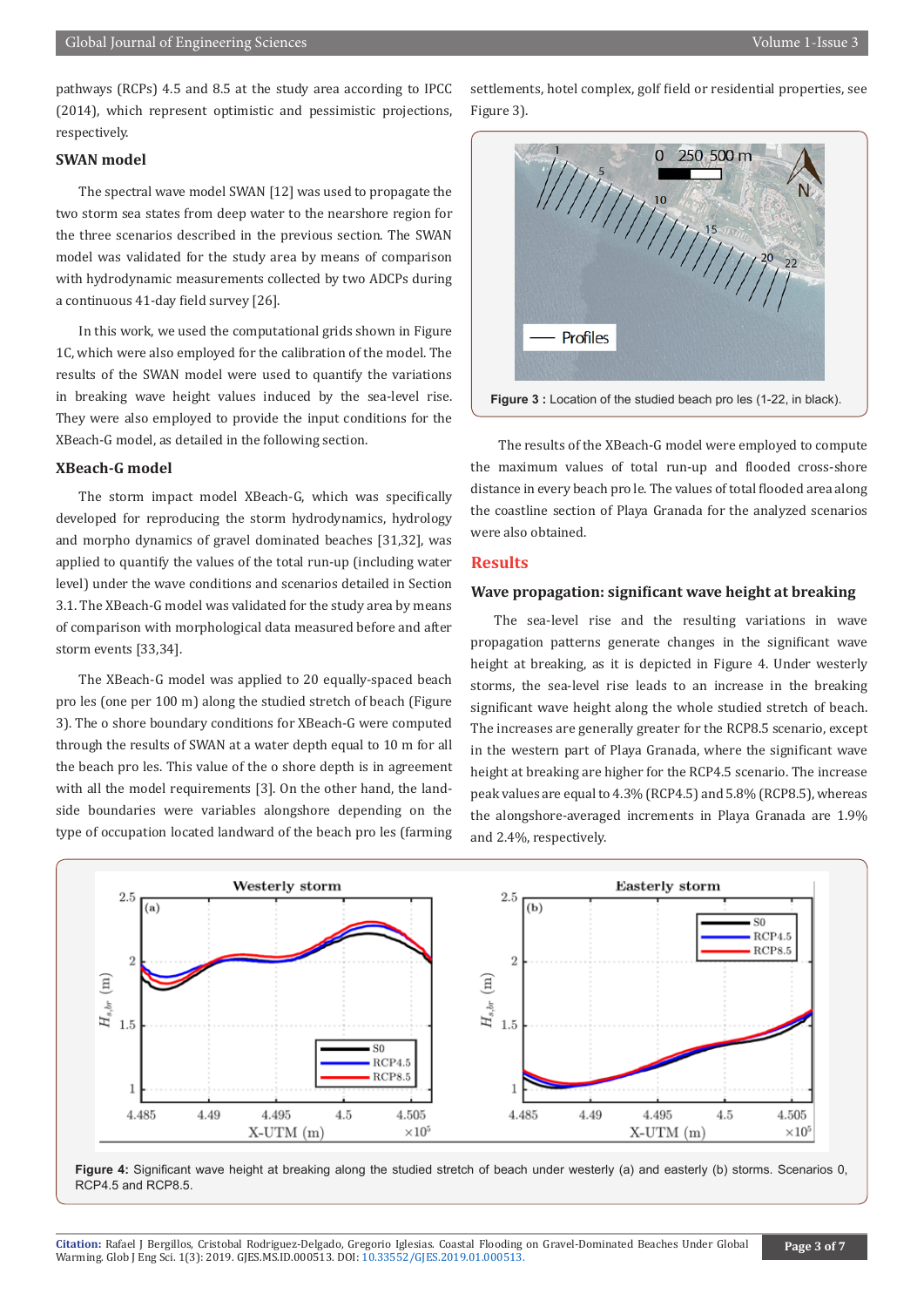Under eastern storm conditions, the increases in breaking significant wave height is primarily relevant in the western and eastern boundaries of the studied coastline section, and the maximum increases with respect to scenario 0 are up to 3.7% and 5.8% for RCP4.5 and RCP8.5, respectively. Under these wave conditions, the alongshore-averaged increases induced by sea-level rise in scenarios RCP4.5 and RCP8.5 are equal to 1.2% and 2.6%, respectively.

For both wave directions, it is observed that generally the greater the sea level rise, the greater the breaking wave height values. Thus, global warming will not only induce sea-level rise, but these variations in sea level will also lead to greater values of wave height and energy at the breaking zone. Both sea-level rise and increase in wave height will affect negatively to coastal flooding issues, as will be detailed in the following sections.

#### **Total run-up**

As indicated in Section 3.3, the total run-up values (including water level) were computed with the XBeach-G model in the 22 beach pro les shown in Figure 3. The results for the wave directions and scenarios modelled are shown in Figures 5 & 6.







**Figure 6:** Variation in total run-up for scenarios RCP4.5 and RCP8.5 with respect to scenario 0 under westerly (a) and easterly (b) storms.

Under western storms, the sea-level rise increases the total runup along the study site, with maximum percent increments respect to scenario 0 equal to 13.6% and 16.3% in RCP4.5 and RCP8.5, respectively. The alongshore-averaged increases in total run-up along the studied stretch of beach for scenarios RCP4.5 and RCP8.5 are equal to 7.9% and 11.4%, respectively. Thus, as expected, the increments are more significant in scenario RCP8.5 than those in scenario RCP4.5 (Figures 5 & 6).

On the other hand, under eastern storm conditions, the sea-level rise leads to maximum (alongshore-averaged) increases in total run-up equal to 14.2% (11.8%) and 20.7% (16.1%) for RCP4.5 and

RCP8.5, respectively. Under these wave conditions, the total run-up values are generally lower than those under western storms. This is due to the orientation of the coastline in Playa Granada, which is almost normal to the prevailing western direction under high energy conditions.

#### **Flooded cross-shore distances**

This section reports the flooded cross-shore distances for the two wave conditions and three scenarios analyzed. These flooded distances, which are influenced by both the total run-up values shown in Figure 5 and the morphologies of the emerged beach pro les, are shown in Figure 7. For westerly storms, increases in flooded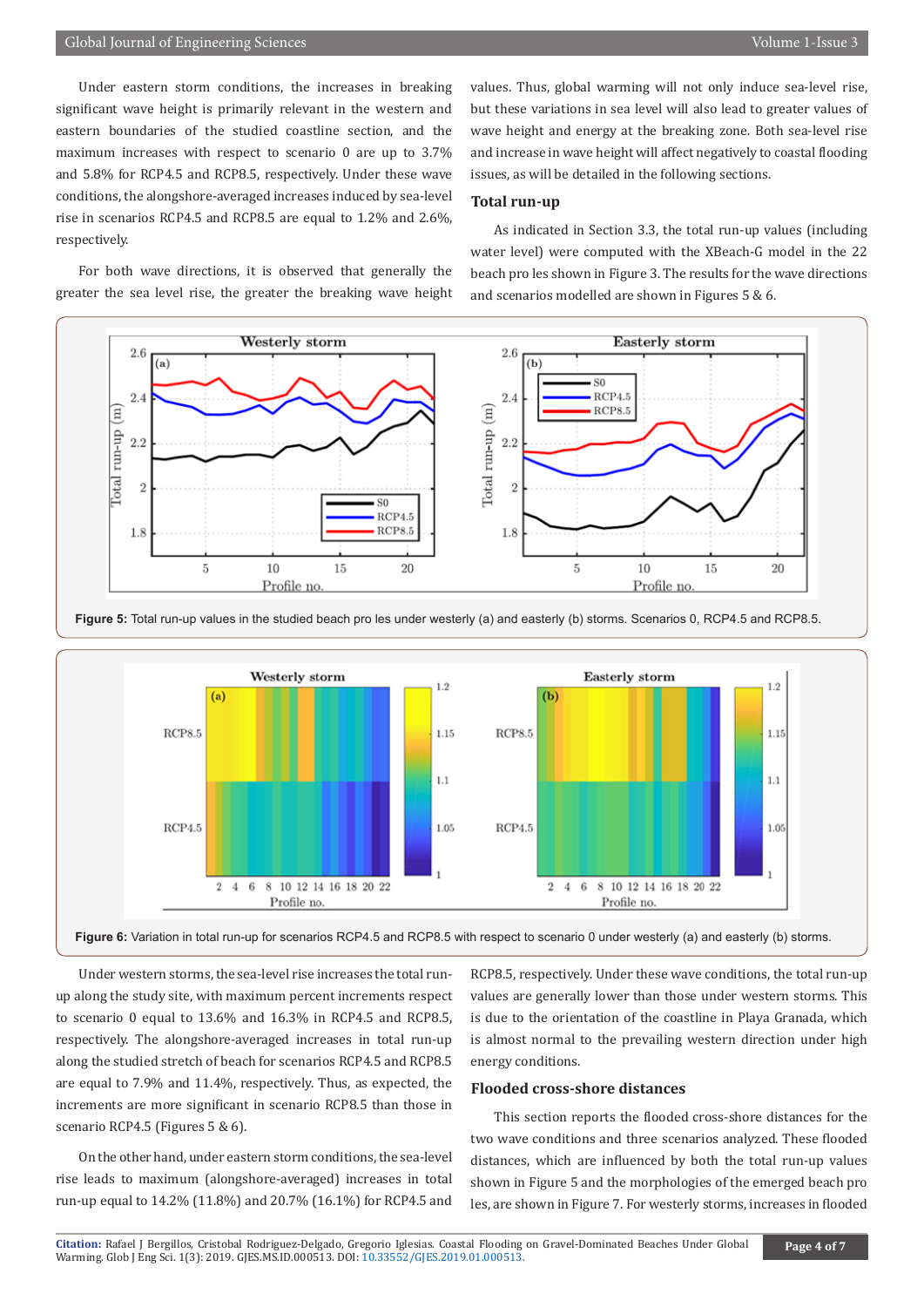distances occur between pro les 17 and 21 in both RCP scenarios (Figure 8). This is due to the overs wash of the whole beach in pro les 1-17 in scenario 0 under westerly storm conditions. The maximum (alongshore- averaged) increments in flooded crossshore distances induced by the sea-level rise under these conditions for scenarios RCP4.5 and RCP8.5 are equal to 8.5% (1.2%) and 9.6% (1.4%), respectively.



Figure 7: Flooded cross-shore distances in the studied beach pro les under westerly (a) and easterly (b) storms. Scenarios 0, RCP4.5 and RCP8.5.

Under easterly storms, the flooded distances are increased due to sea-level rise in pro les 11 to 21 (Figure 6 & 7). In pro les 1 to 10, the beach is over washed in all scenarios in the same way as for westerly storms. This is due to the lower dry beach area in this stretch, which is closer to the river mouth and has experienced

greater values of shoreline retreat in recent years due to river regulation [19]. For eastern storm conditions, the maximum (alongshore-averaged) increments in flooded cross-shore distances induced by sea-level rise in scenarios RCP4.5 and RCP8.5 are equal to 15.8% (5.5%) and 23.9% (6.9%), respectively [35,36].





The increases in flooded cross-shore distances for easterly storm conditions are extended along the whole urbanized stretch of beach, with maximum values of 5 m (8.7 m) for scenarios RCP4.5 (RCP8.5); whereas under westerly storms the increments are concentrated in the occupations located in the eastern part of Playa Granada, reaching values up to 3.6 m and 4.1 m for scenarios RCP4.5 and RCP8.5, respectively (Figures 8 & 9).



**Figure 9:** Flooded area along the urbanized stretch of beach under westerly (a) and easterly (b) storms. Scenarios 0, RCP4.5 and RCP8.5.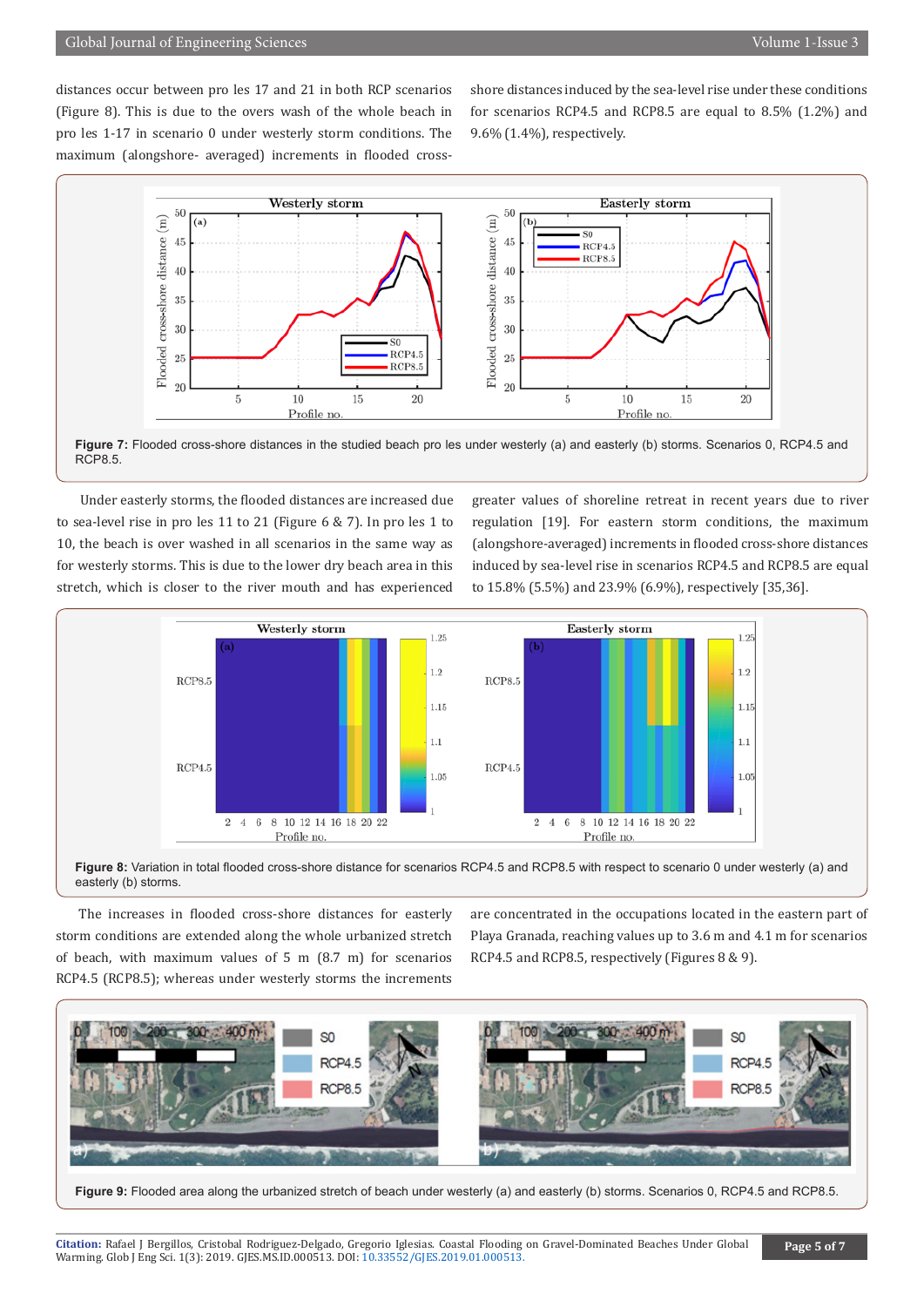

#### **Flooded area**

Figure 10 represents the total flooded dry beach areas for the three scenarios under both western and eastern storm conditions. Under westerly storms, the increases in coastal flooding induced by the sea-level rise are equal to 1,086.8 m2 (1.57%) and 1,238.7m2 (1.79%) for scenarios RCP4.5 and RCP8.5, respectively.

For eastern storm conditions, the increments in flooded dry beach area with respect to scenario 0 are equal to 3,869.5m2 (5.9%) and 4,987.1m2 (7.7%) for scenarios RCP4.5 and RCP8.5, respectively. Under both wave directions, the coastal flooding increases with increasing values of sea-level rise, but the increments are significantly greater under easterly storms, so that the effects of global warming will be particularly severe for these wave conditions.

#### **Conclusion**

This paper analyses the effects of sea-level rise in storminduced coastal flooding events on a gravel-dominated beach (Playa Granada, southern Iberian Peninsula) under three scenarios: present situation (scenario 0), optimistic projection (RCP4.5) and pessimistic projection (RCP8.5). With this purpose, the SWAN and XBeach-G models, previously validated for the study site, were coupled and applied to 22 beach pro les in order to assess wave propagation patterns, total run-up values (including water level), flooded cross-shore distances and total flooded area for the prevailing storm directions (SW and SE) and the three aforementioned scenarios.

In terms of wave propagation patterns, under westerly storms, the sea-level rise leads to an increase in significant wave height at breaking, with alongshore- averaged increments with respect to scenario 0 equal to 1.9% and 2.4% for scenarios RCP4.5 and RCP8.5, respectively. Conversely, the alongshore-averaged increases in breaking wave height under easterly storms are equal to 1.2% and 2.6% for scenarios RCP4.5 and RCP8.5, respectively.

On the other hand, the total run-up is increased under western storms along the studied coastline section, with maximum (alongshore-averaged) increments in scenarios RCP4.5 and RCP8.5 equal to 13.6% (7.9%) and 16.3% (11.4%), respectively; whereas under eastern storm conditions the total run-up increases up to 14.2% and 20.7% for RCP4.5 and RCP8.5, respectively. Under easterly storm conditions, the alongshore-averaged increments are equal to 11.8% and 16.1%, with total run-up values generally lower than those under western storms. This is induced by the shoreline orientation in Playa Granada, which is almost normal to the incoming westerly waves.

Regarding flooded cross-shore distances, they are increased due to sea-level rise under westerly storm up to 8.5% and 9.6% for scenarios RCP4.5 and RCP8.5, respectively; whereas the alongshoreaveraged increments are equal to 1.2% and 1.4%, respectively. Under eastern storms, the maximum (alongshore- averaged) increments for scenarios RCP4.5 and RCP8.5 respect to scenario 0 are equal to 15.8% (5.5%) and 23.9% (6.9%), respectively. Finally, the increases in flooded dry beach area induced by sea-level rise under westerly (easterly) storms are equal to 1.57% (5.9%) and 1.79% (7.7%) in scenarios RCP4.5 and RCP8.5, respectively.

Thus, the increments are significantly greater under easterly storms, so that the impact of global warming will be particularly severe for these wave conditions. The methodology followed in this paper to quantify the effects of sea-level rise on coastal flooding is feasibly extensible to other gravel-dominated coasts across the globe.

#### **Acknowledgement**

Wave, sea-level rise, bathymetric and DEM data were provided by Puertos del Estado (Spain), University at Hamburg (Germany), Ministerio de Agricultura, Pesca y Alimentacion (Spain) and Instituto Geogra co Nacional (Spain), respectively. This paper was carried out in the framework of the research group Coastal, Ocean and Sediment Transport (COaST) Engineering Research Group (University of Plymouth, UK) and the research grants WAVEIMPACT (PCIG-13-GA-2013-618556, European Commission, Marie Curie fellowship, fellow GI) and ICE (Intelligent Community Energy, European Commision, Contract no. 5025). RB was partly funded